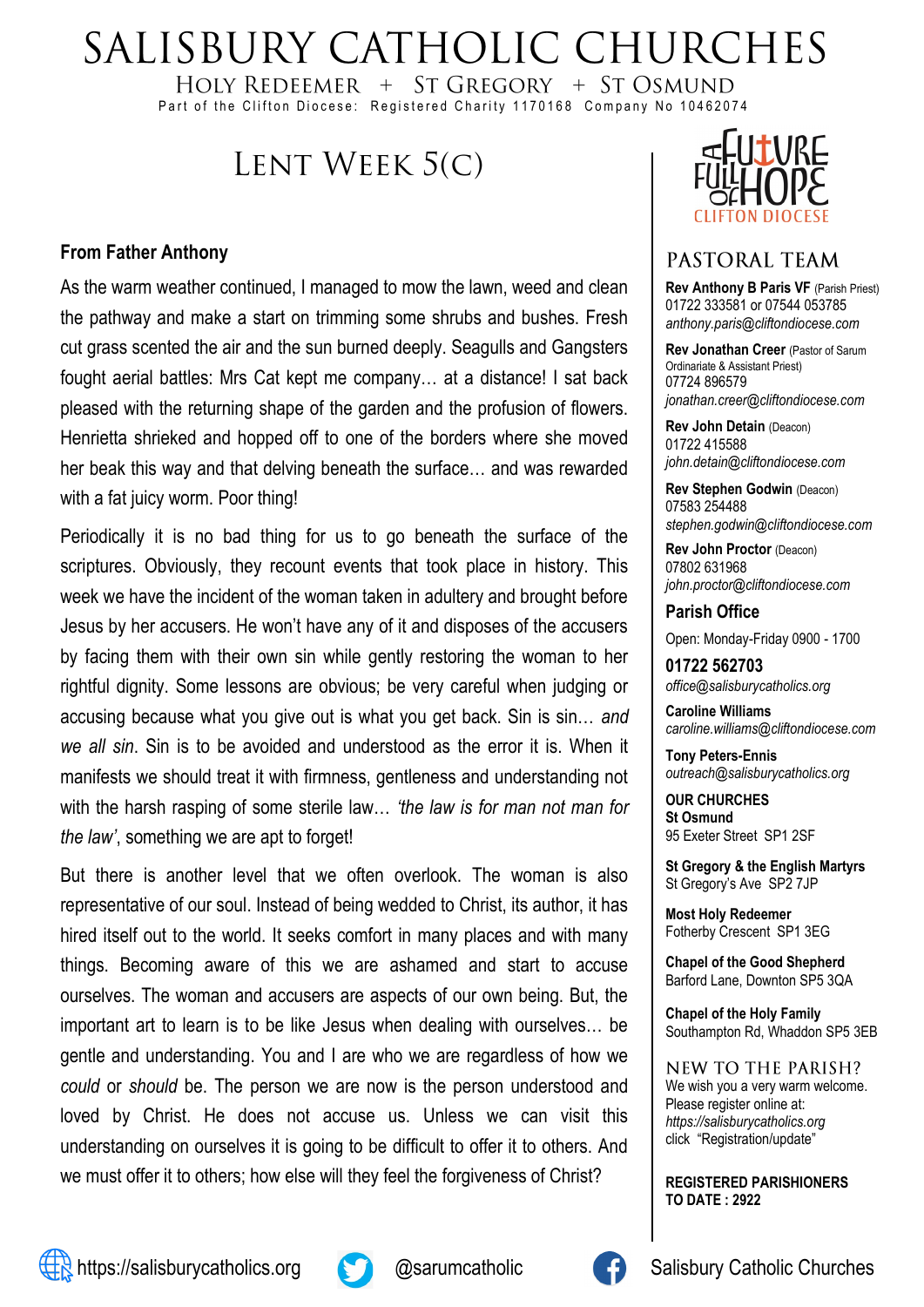#### SUPPORTING THE PEOPLE OF UKRAINE

**How can you help?** Not everyone can offer accommodation but if our plans to host a number of refugees in our parish come to fruition then we will need people who can help in other ways - in teaching English, helping refugees navigate British bureaucracy & job applications, befriending, transport etc. The government process is unclear but we are stating clearly our willingness as a Catholic community to help wherever we can. We



have also established a channel via SCORE through which you can direct financial support to Ukraine if you would like to. Please give any donations in an envelope clearly marked 'SCORE - Ukraine' or alternatively pay directly into our SCORE Account Name: Clifton Diocese re Salisbury Catholic Outreach, Account Number: 89047419, Sort Code 52-10-03. Please use reference 'UKRAINE'. Many thanks. If you can offer to assist in any way or have any questions, contact Caroline in the parish office. *office@salisburycatholics.org 01722 562703.*

# **PRAYER**

On Friday 25 March, the Feast of The Annunciation of the Lord, Pope Francis consecrated Ukraine and Russia to the Immaculate Heart of Mary. We have from Cardinal Vincent Nichols an explanation of what Acts of Consecration are and why, as Catholics, we have such a strong devotion to Mary. Click on the image in the 'Top News' box or [click here.](https://salisburycatholics.org/ukraine)

#### **LENT 2022**

**Chrism Mass Coach** - Everyone who has booked should have received an email outlining the schedule for the day with the schedule and pick up points. Please contact Caroline 01722 562703 for any queries. Ì

**Thursday Lenten Meditations before the Blessed Sacrament** in St Osmund at 7pm followed by Benediction at 8pm. These will be available on our Church TV [click here.](https://salisburycatholics.org/st-osmunds)

**Stations of the Cross** in St Osmund's Church each Friday during Lent at 6.15pm (prior to the 7pm Mass).

**Stations of the Cross in St Osmund's School** Our children are once again preparing their reflections on Jesus' journey to Calvary by creating their own Stations of the Cross representations in the school hall. Previous years have been a huge success and it is a very moving experience to travel the journey of Jesus to the Cross as interpreted by our children. Once again, parishioners and family members are very welcome to attend on Tuesday 5 April between 9-11am and 1.30-4pm. This is a wonderful opportunity to join us in prayer and reflection as part of our joint parish/school preparation for Easter.

'**Lenten Journey'** every weekend with Fr Denis McBride and daily **Lenten Reflections** from Clifton Diocese are on our website. Click 'Lent 2022' on the homepage.

**CONFESSIONS '**NOW is the acceptable time….' to start planning when to come to the Sacrament of Reconciliation! There will be extra Confessions this coming week (w/c 4 April) *before* Holy Week every weekday immediately after Mass as well as the normal weekly times listed on the back of this newsletter. Please help our priests by NOT leaving it until the last minute. Many thanks.

**My Generation** meet on Wednesday 6 April for Bingo 2pm St Gregory's Hall. Contact Chris on 01722 321109.

**Art Group** Mondays 10.30am-12.30pm in the Parish Rooms. All are welcome. Contact 01725 510310

**Bible Book Club** Tuesdays 10:45am-12:30pm in the Parish Rooms. Contact John Lester 07899 244072.

**Rosary Group via Zoom** Wednesdays at 2.30pm. Contact Josephine on 01722 328410 for information.

**Parish Get-Together** at St Gregory's Hall this Sunday 3 April 2022 after the 9am Mass. Everyone is welcome. For more information click the image in the 'Top News' box or [click here.](https://salisburycatholics.org/blog/parish-get-together)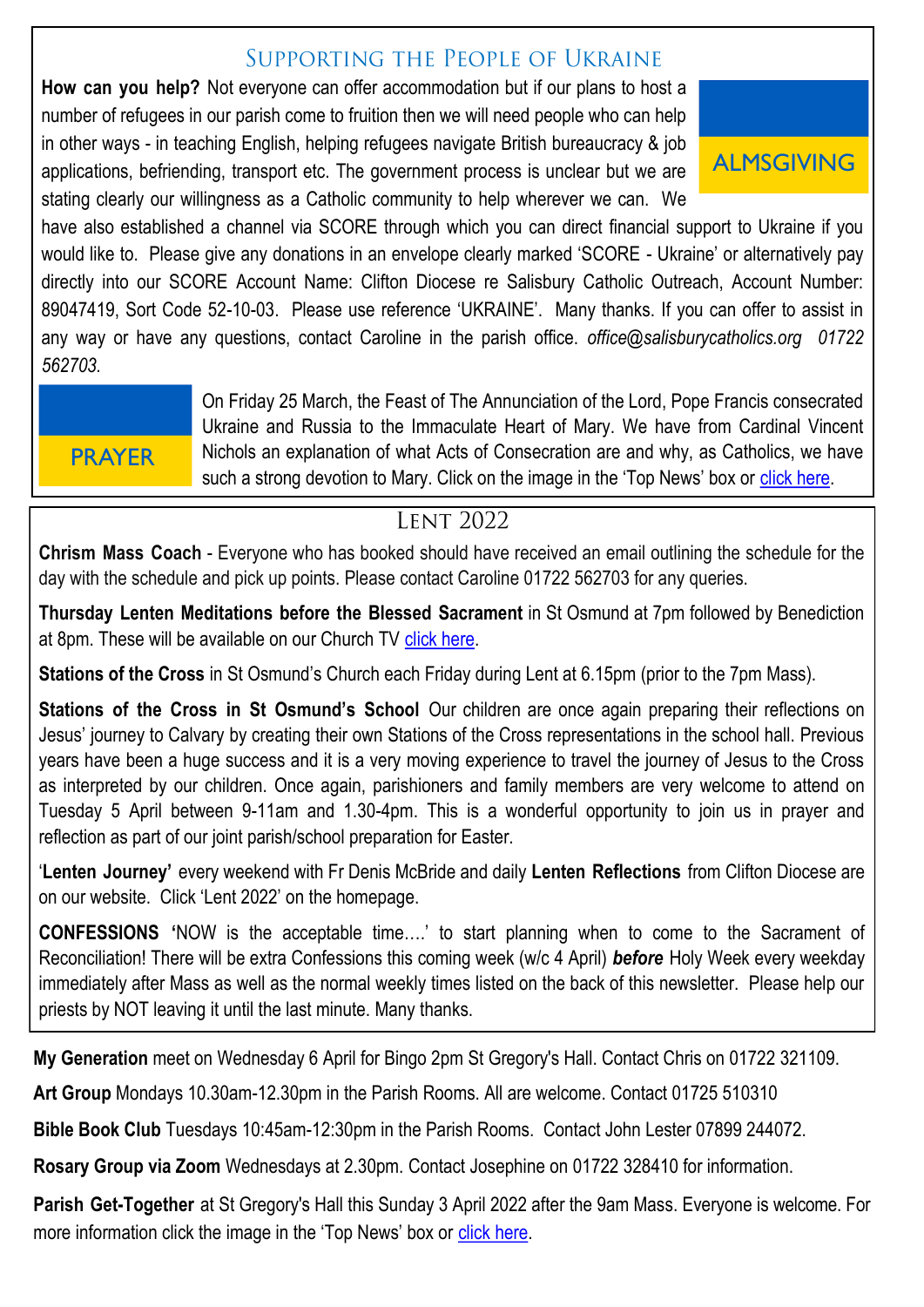## OUTREACH FOR EASTER 20221

The cards have now been packed and are ready for collection at all Sunday Masses this weekend (2 & 3 April). If you plan to pick them up from the Parish Office instead, that's fine but please let us know. Many, many thanks to the small army who helped with the counting and packing the cards. You were fantastic!

#### **To date, parishioners have adopted 462 streets with 16,672 addresses**.

There is still time to volunteer, **we still have 3,200 cards left.** It would be simply wonderful if we could use them all and have none go to waste! If you are fit and able, please 'adopt' a street/s: there is no door-knocking involved, simply posting cards through letter boxes and you can do as little or as much as you want. One street or twenty! Thank you to all those who have already stepped forward.

To claim a street please contact the parish office on 01722 562703 or email *outreach@salisburycatholics.org We scatter the seeds and we leave the rest to God.*

**Easter Welcome** page that is referenced on our Easter (Adopt-a-Street) cards can now be accessed by a button on our homepage. It contains the times for our Holy Week Liturgies (Triduum) and the Mass times for Easter Sunday across all three of our Churches. [Click here.](https://salisburycatholics.org/easter-welcome)

**Proposed Merger of our Parishes** Thank you to all those who attended a meeting and/or completed the questionnaire. Submissions have now closed. The responses will now be collated into a report which will be sent to Bishop Declan at the end of April**.**

**Salisbury Catholic Churches Afternoon Tea - Sunday 8 May 3pm at the White Hart Hotel.** Everyone is invited to Afternoon Tea & Talk on the 'Stories of Salisbury'. Book your place with the White Hart Hotel on 01722 327476 or at their reception. £14.50 per person. For more information [click here](https://salisburycatholics.org/blog/salisbury-catholic-churches-afternoon-tea)

**Congratulations and welcome** to Oscar Barry-Stefano who will receive the Sacrament of Baptism this Sunday 3 April. Please keep Oscar, his parents and godparents in your prayers at this special time

**Holy Redeemer & St Osmund's Pastoral Council** Notes from the meeting and photos of council members are on our website [click here.](https://salisburycatholics.org/ppc-hr-sto)

**Salisbury Catholics Parishioner Lenten Lunch** will take place after the midday Mass next Thursday 7 April in St Osmund's Parish Rooms. Please do come along.

**Easter Greetings Cards** Have now been ordered from the Catholic Charity Aid to the Church in Need and can be purchased from the Parish Office.

**Easter Egg Hunt!** Donations of (individually-wrapped) Easter Eggs will be gratefully received if you are able to donate some for our Easter Egg hunts. Please hand your eggs into the office or to the welcomers at St Osmund or St Gregory's. Many thanks.

**St Osmund's Garden Tidy-up** - Please join in after the 10am Mass on Saturday 9 April until midday.

**Salisbury District Hospital Stars Appeal** - Parishioner Melanie Cusack is embarking upon a 100km trek across Jordan walking and camping on Bedouin trails ending at Petra to raise money for the Stars Appeal. Delayed from last year with 100s of training miles walked, she is now due to leave on 23 April. Mel has supported the parish over many years leading children's liturgy and youth ministry and for the last decade or more managing St Elizabeth House for us on an entirely voluntary basis. It would be great if we could show our support for Melanie and the Stars Appeal. To sponsor her, go to: *http://www.justgiving.com/HJMpetratrek?utm\_id=26* or, if you do not have internet access, ring or pop into the parish office.

**The Sunday Homilies by Bishop Jim Golka & Bishop Robert Barron** are now together on the same page on our website, click on the 'Sunday Homily' button on our homepage or [click here.](https://salisburycatholics.org/sunday-homily) Please note the homily by Bishop Barron is released late on a Saturday and so won't feature on the website until then.

**Children's Liturgy:** True Forgiveness! Click on 'Church TV' then select 'Children's Liturgy' or click here.